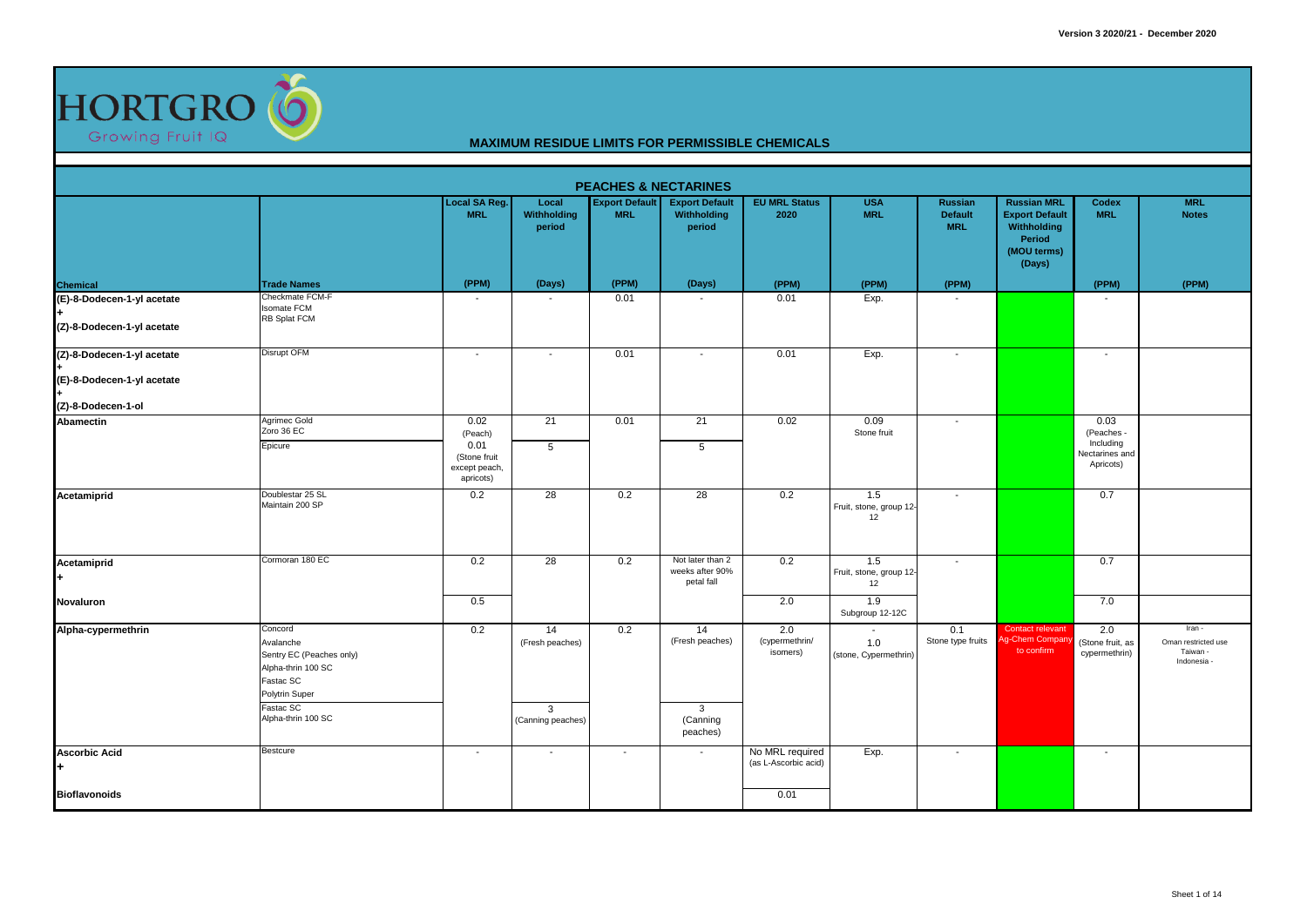

|                                                                              |                                                                                             |                                    |                                |                                     | <b>PEACHES &amp; NECTARINES</b>                    |                                                                                                            |                                                                                                                                    |                                                |                                                                                               |                                          |                                                                                       |
|------------------------------------------------------------------------------|---------------------------------------------------------------------------------------------|------------------------------------|--------------------------------|-------------------------------------|----------------------------------------------------|------------------------------------------------------------------------------------------------------------|------------------------------------------------------------------------------------------------------------------------------------|------------------------------------------------|-----------------------------------------------------------------------------------------------|------------------------------------------|---------------------------------------------------------------------------------------|
|                                                                              |                                                                                             | <b>Local SA Reg.</b><br><b>MRL</b> | Local<br>Withholding<br>period | <b>Export Default</b><br><b>MRL</b> | <b>Export Default</b><br>Withholding<br>period     | <b>EU MRL Status</b><br>2020                                                                               | <b>USA</b><br><b>MRL</b>                                                                                                           | <b>Russian</b><br><b>Default</b><br><b>MRL</b> | <b>Russian MRL</b><br><b>Export Default</b><br>Withholding<br>Period<br>(MOU terms)<br>(Days) | Codex<br><b>MRL</b>                      | <b>MRL</b><br><b>Notes</b>                                                            |
| Chemical                                                                     | <b>Trade Names</b>                                                                          | (PPM)                              | (Days)                         | (PPM)                               | (Days)                                             | (PPM)                                                                                                      | (PPM)                                                                                                                              | (PPM)                                          |                                                                                               | (PPM)                                    | (PPM)                                                                                 |
| Aviglycine HCL (AminoethoxyvinyIglycine ReTain<br>Hydrochloride)             |                                                                                             | 0.2                                | $\overline{7}$                 | $\leq 0.01$                         | 14                                                 | 0.01                                                                                                       | 0.17<br>Stone fruit                                                                                                                | $\sim$                                         |                                                                                               | $\overline{\phantom{a}}$                 |                                                                                       |
| Azinphos-methyl                                                              |                                                                                             | 2.0                                | 28                             | 0.01                                | Contact relevant Ag-<br>Chem Company to<br>confirm | 0.05<br>EU MRL 0.01 from<br>25/05/2021 EU<br>Commission<br>Regulation 2020/1633                            | $\sim$                                                                                                                             | 2.0<br>Stone type fruits                       |                                                                                               | $\overline{\phantom{a}}$                 | Oman prohibited use<br>India -<br>Iran -<br>Malaysia (0.01)<br>Taiwan -<br>Thailand - |
| Azoxystrobin                                                                 | Ortiva<br>Obstructo 250 SC                                                                  | 2.0                                | $\overline{1}$                 | 2.0                                 | $\overline{1}$                                     | 2.0                                                                                                        | 2.0<br>Stone fruit                                                                                                                 | 2.0<br>Stone type fruits                       |                                                                                               | 2.0<br>(Stone fruit)                     | Taiwan 1.0                                                                            |
| <b>Bacillus Thuringiensis</b>                                                | DiPel DF                                                                                    | $\overline{\phantom{a}}$           | $\sim$                         | $\blacksquare$                      | $\overline{\phantom{a}}$                           | 0.01                                                                                                       | Exp.                                                                                                                               | RNR (Exp.)                                     |                                                                                               | $\blacksquare$                           |                                                                                       |
| Beauveria bassiana                                                           | Broadband<br>Eco-Bb                                                                         | $\blacksquare$                     | $\sim$                         | $\overline{\phantom{a}}$            | $\overline{\phantom{a}}$                           | 0.01                                                                                                       | Exp.                                                                                                                               | RNR (Exp.)                                     |                                                                                               | $\sim$                                   |                                                                                       |
| Benomyl                                                                      | Benomyl 500 WP<br>Benomyl<br>Demeter (peaches only)<br>Farmag Benomly 500 WP (Peaches only) | 3.0                                | $\overline{7}$                 | 0.2                                 | Do not use after<br>flowering                      | 0.2                                                                                                        | $\blacksquare$                                                                                                                     | 0.075<br>Stonefruit                            | Not after flowering                                                                           | 2.0<br>(as<br>carbendazim)               | Oman prohibited use<br>Taiwan 0.01                                                    |
| Beta-cypermethrin                                                            | Akito (Peaches only)                                                                        | 0.2                                | 14                             | 0.2                                 | 14                                                 | 2.0<br>(cypermethrin/<br>isomers)                                                                          | $\sim$<br>1.0<br>(stone, Cypermethrin)                                                                                             | $0.1*$<br>Stonefruit                           | 28                                                                                            | 2.0<br>(stone fruit, as<br>cypermethrin) | Oman restricted use                                                                   |
| <b>Bollworm Nucleopolyhedrovirus</b>                                         | Bolldex<br>Graboll<br>Helicovir                                                             | $\blacksquare$                     | $\mathbf{0}$                   | $\overline{\phantom{a}}$            | $\mathbf 0$                                        | No MRL required                                                                                            | Exp.                                                                                                                               | $\sim$                                         |                                                                                               |                                          |                                                                                       |
| <b>Botanical extracts</b><br>(Natural pyrethrin; Garlic extract; Canola oil) | Kannar KangroShield 100<br>Kannar Pygar 932                                                 | 0.05                               | $\overline{2}$<br>$\mathbf{1}$ | 0.01                                | 2<br>$\overline{1}$                                | Pyrethrin 1.0<br>Garlic extract - [No<br>MRL required (Annex<br>$IV)$ ]<br>Canola oil - No MRL<br>required | Peach Pyrethrin -<br>Applied to growing<br>crops Exp./<br>Postharvest<br>1.0<br>Nectarines Exp.<br>Garlic ex tract<br>Canola oil - | $\sim$                                         |                                                                                               | $\overline{\phantom{a}}$                 |                                                                                       |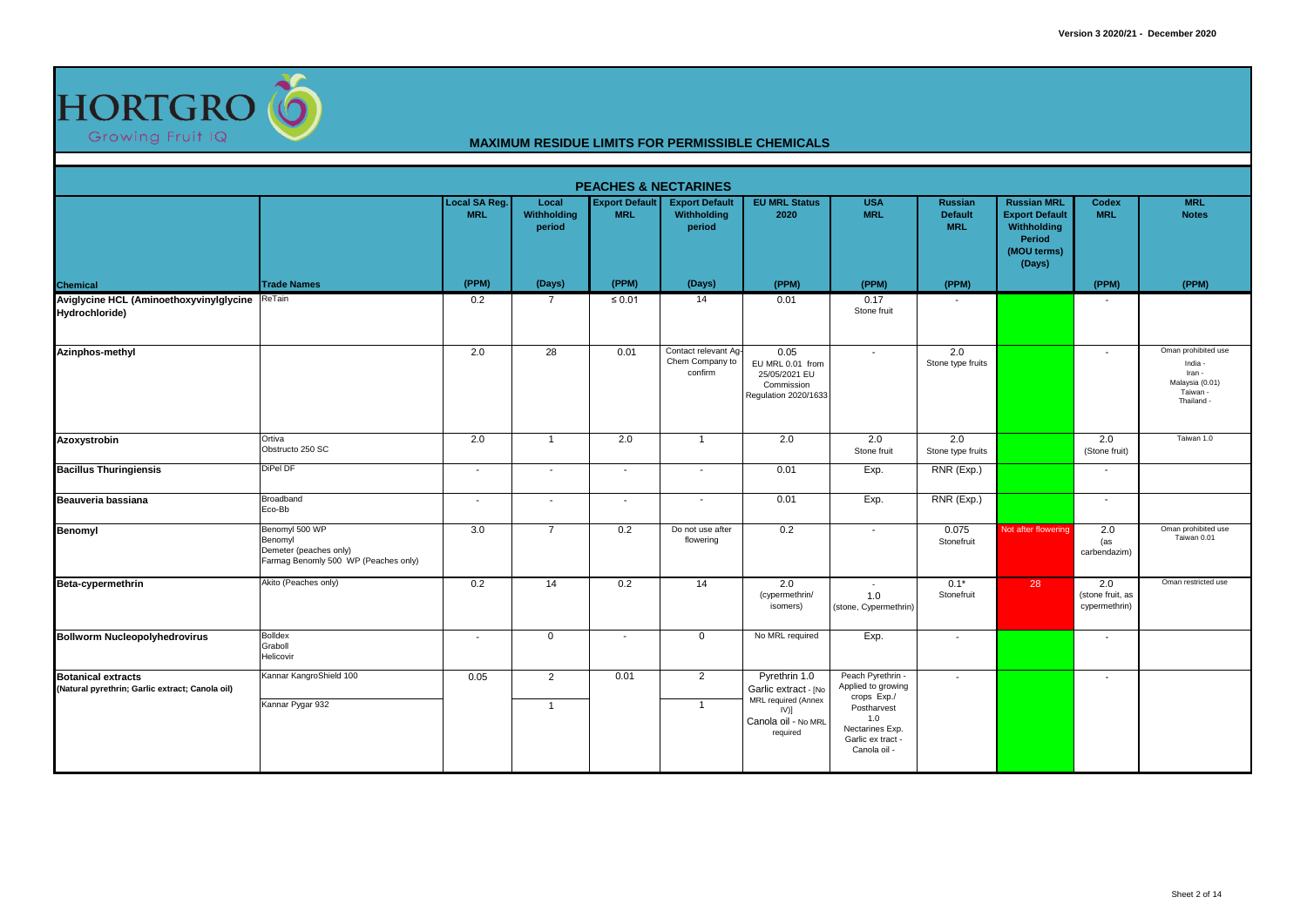

|                                                  |                                                                                                                                  |                             |                                       |                                     | <b>PEACHES &amp; NECTARINES</b>                    |                              |                                                                                                 |                                                |                                                                                               |                                                                 |                                                                                                                                                                                                   |
|--------------------------------------------------|----------------------------------------------------------------------------------------------------------------------------------|-----------------------------|---------------------------------------|-------------------------------------|----------------------------------------------------|------------------------------|-------------------------------------------------------------------------------------------------|------------------------------------------------|-----------------------------------------------------------------------------------------------|-----------------------------------------------------------------|---------------------------------------------------------------------------------------------------------------------------------------------------------------------------------------------------|
|                                                  |                                                                                                                                  | Local SA Reg.<br><b>MRL</b> | Local<br><b>Withholding</b><br>period | <b>Export Default</b><br><b>MRL</b> | <b>Export Default</b><br>Withholding<br>period     | <b>EU MRL Status</b><br>2020 | <b>USA</b><br><b>MRL</b>                                                                        | <b>Russian</b><br><b>Default</b><br><b>MRL</b> | <b>Russian MRL</b><br><b>Export Default</b><br>Withholding<br>Period<br>(MOU terms)<br>(Days) | Codex<br><b>MRL</b>                                             | <b>MRL</b><br><b>Notes</b>                                                                                                                                                                        |
| <b>Chemical</b>                                  | <b>Trade Names</b>                                                                                                               | (PPM)                       | (Days)                                | (PPM)                               | (Days)                                             | (PPM)                        | (PPM)                                                                                           | (PPM)                                          |                                                                                               | (PPM)                                                           | (PPM)                                                                                                                                                                                             |
| <b>Botanical extracts</b><br>(Natural pyrethrin) | Xterminator                                                                                                                      | 1.0                         | $\mathbf 0$                           | 1.0                                 | $\mathbf 0$                                        | 1.0                          | Peach Pyrethrin -<br>Applied to growing<br>crops Exp./<br>Postharvest<br>1.0<br>Nectarines Exp. | $\sim$                                         |                                                                                               |                                                                 | Hong Kong Nectarine -<br>Indonesia -<br>Iran -<br>Malaysia 0.01<br>Mauritius -<br>Taiwan 0.3<br>Thailand -                                                                                        |
| <b>Bupirimate</b>                                | Nimrod 250 EC<br>Veto EW<br>Nobel 250 EC                                                                                         | 0.5                         | 14                                    | 0.3                                 | 28                                                 | 0.3                          | $\sim$                                                                                          | $\sim$                                         | Contact relevant<br>Ag-Chem Compan<br>to confirm                                              | $\sim$                                                          | Canada (0.1)<br>Hong Kong -<br>India -<br>Indonesia -<br>Iran -<br>Malaysia (0.01)<br>Mauritius -<br>Saudi Arablia -<br>Singapore<br>Switzerland 0.2<br>Thailand -                                |
| <b>Cadusafos</b>                                 | Rugby 10 ME<br>Rugby 10 G<br>Rugby<br>Soccer 100 EW<br>Hockey 100 EW                                                             | $\leq 0.01$                 | $\mathbf 0$                           | $\leq 0.01$                         | $\mathbf 0$                                        | 0.01                         | ٠.                                                                                              | $\overline{\phantom{a}}$                       |                                                                                               |                                                                 | Oman restricted use                                                                                                                                                                               |
| Captab/ Captan                                   | Captab WP (Peaches only)<br>Thor 500 WP (peaches only)<br>Captan 800 WG<br>Sharda Captan 800 WG (peaches only)<br>MERPAN® 80 WDG | 15.0                        | 14                                    | 6.0                                 | 35                                                 | 6.0                          | 15.0<br>(Peach)<br>25.0<br>(Nectarine)                                                          | 20.0<br>(Peach)<br>3.0<br>(Nectarine)          | Regarding<br>nectarines -<br>Contact relevant<br>g-Chem Compan<br>to confirm                  | 20.0<br>(Peach)<br>3.0<br>(Nectarine)                           | Canada 5.0<br>Hong Kong Nect. 3.0<br>Indonesia Nect. 3.0<br>[Malaysia Nect. 3.0]<br>[Mauritius Nect. 3.0]<br>Oman prohibited use<br>Saudi Arabia Nect. 3.0<br>Switzerland 4.0<br>Taiwan Nect. 3.0 |
| Chlorantraniliprole                              | Altacor<br>Coragen                                                                                                               | 1.0                         | 14                                    | 1.0                                 | 14                                                 | 1.0                          | 2.5<br>Stone fruit                                                                              | 1.0<br>Stonefruit                              |                                                                                               | 1.0<br>(Stone fruit)                                            |                                                                                                                                                                                                   |
| Chlorantraniliprole                              | Ampligo                                                                                                                          | 1.0                         | 14                                    | 1.0                                 | Contact relevant Ag-<br>Chem Company to<br>confirm | 1.0                          | 2.5<br>Stone fruit                                                                              | 1.0<br>Stonefruit                              | Contact relevant<br>g-Chem Compan<br>to confirm                                               | 1.0<br>(Stone fruit)                                            |                                                                                                                                                                                                   |
| Lambda-cyhalothrin                               |                                                                                                                                  | 0.5                         |                                       | 0.15                                |                                                    | 0.15                         | 0.5<br>Stone fruit                                                                              | $0.03*$<br>Stonefruit                          |                                                                                               | 0.5<br>(as Cyhalothrin,<br>including<br>Lambda-<br>cyhalothrin) | Oman restricted use                                                                                                                                                                               |
| Chlorfenapyr<br>(Nectarines only)                | Hunter 24 SC<br>Savage SC<br>Saber 360 SC<br>Savage 360 SC<br>Plumett<br>Sergeant                                                | 0.5                         | 30                                    | 0.01                                | Before flowering only                              | 0.01                         | $\sim$                                                                                          | $\sim$                                         |                                                                                               | $\overline{\phantom{a}}$                                        |                                                                                                                                                                                                   |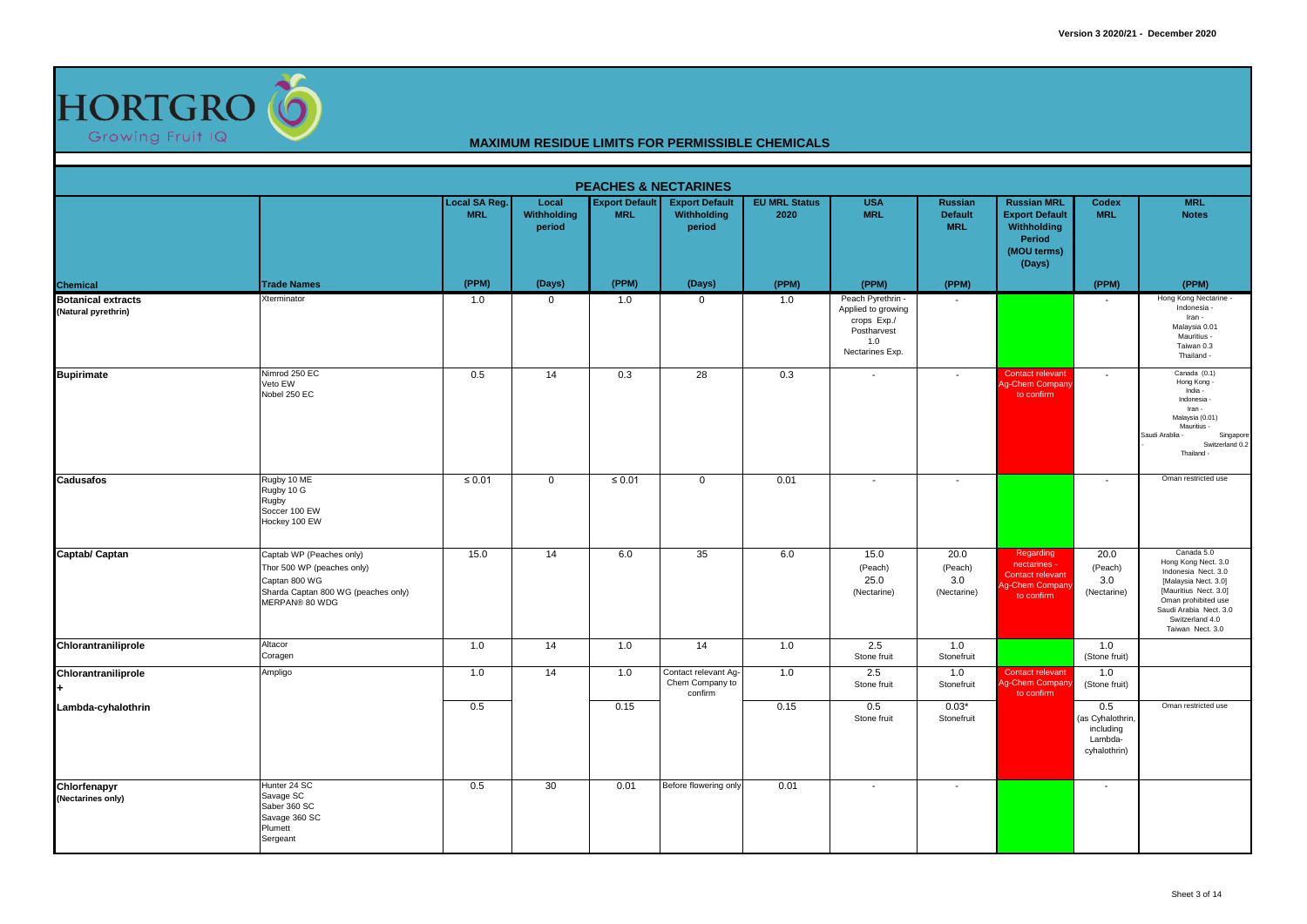

|                                                                                       |                                                                                                                                                                                                                                                                                                                                                                                                                                                                           |                                    |                                                     | <b>PEACHES &amp; NECTARINES</b>     |                                                |                                  |                          |                                          |                                                                                               |                                                           |                                                                          |
|---------------------------------------------------------------------------------------|---------------------------------------------------------------------------------------------------------------------------------------------------------------------------------------------------------------------------------------------------------------------------------------------------------------------------------------------------------------------------------------------------------------------------------------------------------------------------|------------------------------------|-----------------------------------------------------|-------------------------------------|------------------------------------------------|----------------------------------|--------------------------|------------------------------------------|-----------------------------------------------------------------------------------------------|-----------------------------------------------------------|--------------------------------------------------------------------------|
|                                                                                       |                                                                                                                                                                                                                                                                                                                                                                                                                                                                           | <b>Local SA Reg.</b><br><b>MRL</b> | Local<br><b>Withholding</b><br>period               | <b>Export Default</b><br><b>MRL</b> | <b>Export Default</b><br>Withholding<br>period | <b>EU MRL Status</b><br>2020     | <b>USA</b><br><b>MRL</b> | Russian<br><b>Default</b><br><b>MRL</b>  | <b>Russian MRL</b><br><b>Export Default</b><br>Withholding<br>Period<br>(MOU terms)<br>(Days) | Codex<br><b>MRL</b>                                       | <b>MRL</b><br><b>Notes</b>                                               |
|                                                                                       | <b>Trade Names</b>                                                                                                                                                                                                                                                                                                                                                                                                                                                        | (PPM)                              | (Days)                                              | (PPM)                               | (Days)                                         | (PPM)                            | (PPM)                    | (PPM)                                    |                                                                                               | (PPM)                                                     | (PPM)                                                                    |
| <b>Chemical</b><br>Chlorpyrifos<br>Codling moth and Oriental fruit moth               | Lirifos 480 EC<br>Dursban 480 EC<br>Pyrinex 250 CS<br>Chlorpyrifos 480 EC<br>Chlorban EC<br>Agropyrifos 480 EC<br>Pyrinex 480 EC<br>Klub M5 Chlorpyrifos<br>Chlorifos<br>Dursban 750 WG<br>Madex Twin                                                                                                                                                                                                                                                                     | 0.05<br>$\overline{\phantom{a}}$   | Dormant<br>application only<br>30<br>$\overline{a}$ | 0.01<br>$\overline{\phantom{a}}$    | Dormant<br>application only<br>$\sim$          | 0.01<br>$\overline{\phantom{a}}$ | 0.05<br>$\sim$           | 0,2<br>Peaches &<br>Nectarines<br>$\sim$ |                                                                                               | 0,5<br>(Peach)<br>(Nectarine)<br>$\overline{\phantom{a}}$ | Oman restricted use                                                      |
| granulosis virus                                                                      | Madex Dual<br>GraTham                                                                                                                                                                                                                                                                                                                                                                                                                                                     |                                    |                                                     |                                     |                                                |                                  |                          |                                          |                                                                                               |                                                           |                                                                          |
| Copper (Cu) Oxychloride<br>and other Cu salts<br>including<br><b>Cupric hydroxide</b> | CungFu<br>Kocide 2000<br>Fungi Flow<br>Copper Oxychloride 850 WP<br><b>Cuprofix Disperss</b><br>Nordox 86 WG<br>Coprox WP (peaches only)<br>Coprox Super (peaches only)<br>Copper-Flow-Plus (peaches only)<br>Demildex<br>Copro Flow S (peaches only)<br>Copper Count-N<br>Liquicop<br>Farmag Cu Super<br>Farmag Copper Oxychloride (Peaches only)<br>Copflo Super (peaches only)<br>Copstar 120 SC<br>Royal Blue<br>Copmaxx (peaches only)<br>Cupra Super (peaches only) | 20.0                               | 14                                                  | 5.0                                 | Not later than bud<br>swell                    | 5.0                              | Exp.                     | 5.0<br>Stonefruit                        |                                                                                               | $\overline{\phantom{a}}$                                  | Hong Kong -<br>Indonesia -<br>Malaysia Exp.<br>Thailand -<br>Taiwan Exp. |
| Cyantraniliprole                                                                      | Exirel 100 SE                                                                                                                                                                                                                                                                                                                                                                                                                                                             | 1.0                                | $\overline{7}$                                      | 1.0                                 | $\overline{7}$                                 | 1.5                              | 1.5                      | $\overline{\phantom{a}}$                 |                                                                                               | 1.5<br>Peaches<br>$\overline{\phantom{a}}$<br>Nectarine   | Hong Kong -                                                              |
| Cyhexatin                                                                             | Acarstin Flo                                                                                                                                                                                                                                                                                                                                                                                                                                                              | 2.0                                | $\overline{7}$                                      | 0.01                                | Before flowering only                          | 0.01                             | $\sim$                   | $\sim$                                   |                                                                                               | $\overline{\phantom{a}}$                                  | Iran Banned<br>Oman prohibited use Taiwan<br>Prohibited use              |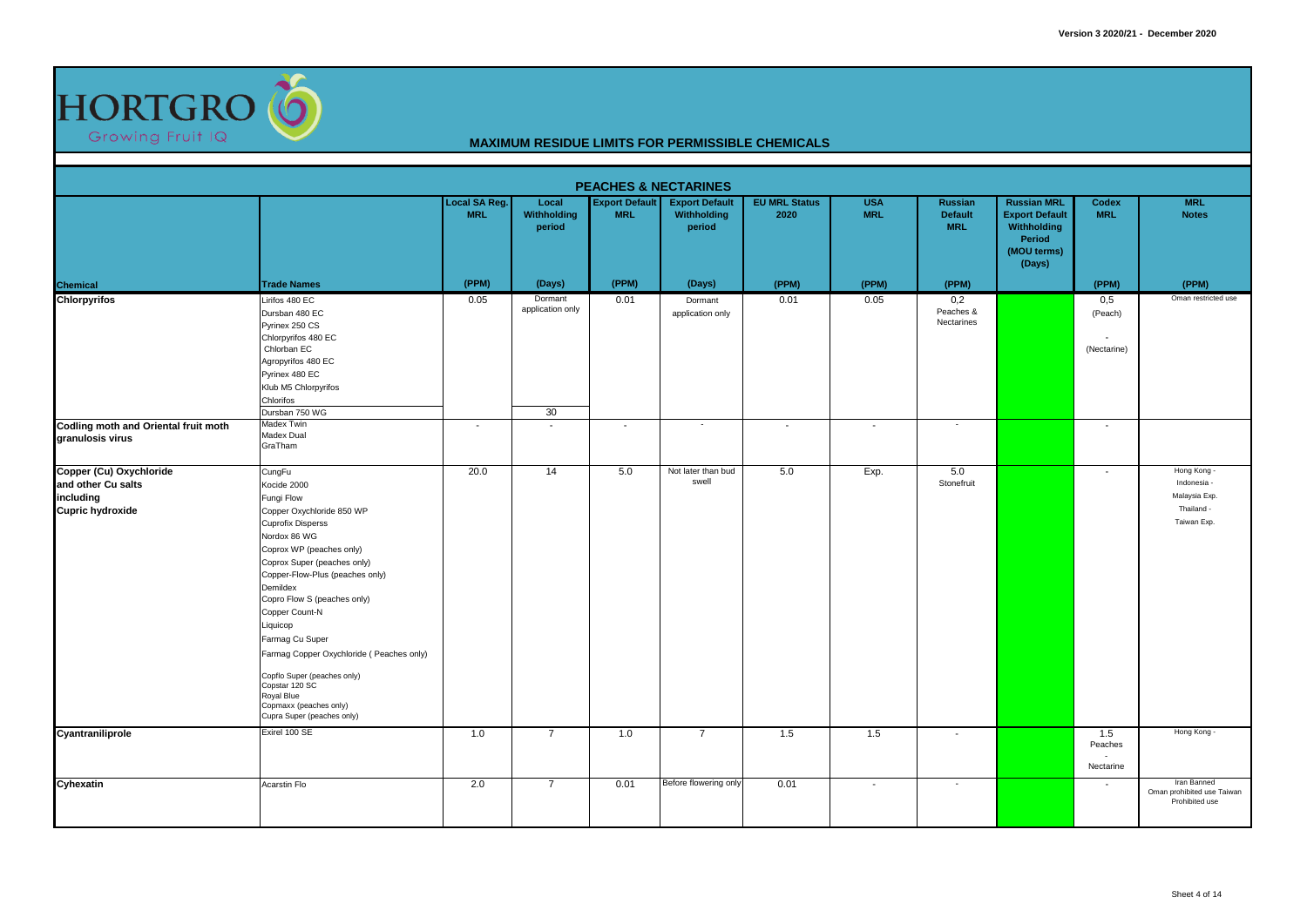

|                                  |                                                                                                                                                                             |                                    |                                                      |                                     | <b>PEACHES &amp; NECTARINES</b>                      |                                                                        |                                                             |                                         |                                                                                               |                          |                                                                                                                                                 |
|----------------------------------|-----------------------------------------------------------------------------------------------------------------------------------------------------------------------------|------------------------------------|------------------------------------------------------|-------------------------------------|------------------------------------------------------|------------------------------------------------------------------------|-------------------------------------------------------------|-----------------------------------------|-----------------------------------------------------------------------------------------------|--------------------------|-------------------------------------------------------------------------------------------------------------------------------------------------|
|                                  |                                                                                                                                                                             | <b>Local SA Reg.</b><br><b>MRL</b> | Local<br>Withholding<br>period                       | <b>Export Default</b><br><b>MRL</b> | <b>Export Default</b><br>Withholding<br>period       | <b>EU MRL Status</b><br>2020                                           | <b>USA</b><br><b>MRL</b>                                    | Russian<br><b>Default</b><br><b>MRL</b> | <b>Russian MRL</b><br><b>Export Default</b><br>Withholding<br>Period<br>(MOU terms)<br>(Days) | Codex<br><b>MRL</b>      | <b>MRL</b><br><b>Notes</b>                                                                                                                      |
| <b>Chemical</b>                  | <b>Trade Names</b>                                                                                                                                                          | (PPM)                              | (Days)                                               | (PPM)                               | (Days)                                               | (PPM)                                                                  | (PPM)                                                       | (PPM)                                   |                                                                                               | (PPM)                    | (PPM)                                                                                                                                           |
| Cypermethrin                     | Cyperin<br>Avi-Sipermetrin EC<br>Kemprin 200 EC (peaches only)<br>Knox-Worm (peaches only)<br>Cypermethrin 200 EC<br>Polythrin 200 EC<br>Farmag Cypermethrin (Peaches only) | 0.2                                | 14                                                   | 0.2                                 | 14                                                   | 2.0                                                                    | $\sim$<br>1.0<br>Stone fruit                                | $0.1*$<br>Stonefruit                    | 28                                                                                            | 2.0<br>(Stone fruit)     | Oman restricted use                                                                                                                             |
| Cyprodinil                       | Chorus                                                                                                                                                                      | 0.5                                | Contact relevant<br>Ag-Chem<br>Company to<br>confirm | 0.5                                 | Contact relevant<br>Ag-Chem<br>Company to<br>confirm | 2.0                                                                    | 2.0<br>Stone fruit                                          | 2.0<br>Stone fruit                      |                                                                                               | 2.0<br>(Stone fruit)     |                                                                                                                                                 |
| Deltamethrin                     | Decis Forte<br>Delta-Thrin 25 EC<br>Ag-Deltamethrin 25 EC<br>Servus 25 EC                                                                                                   | 0.1                                | 21                                                   | 0.1                                 | 21                                                   | 0.15                                                                   | $\overline{\phantom{a}}$<br>(0.05 - All food/feed<br>items) | 0.2<br>Stone type fruits                |                                                                                               | 0,05                     | Hong Kong 0.05<br>[India $0.05$ ]<br>Indonesia 0.05<br>[Malaysia 0.05]<br>[Oman 0.05]<br>Saudi Arabia 0.05<br>Singapore 0.05<br>[Thailand 0.05] |
| <b>Dichlorvos</b>                | Devipan 100 EC                                                                                                                                                              | 0.1                                | $\overline{7}$                                       | 0.01                                | 14                                                   | 0.01                                                                   | $\sim$                                                      | 0.05<br>Stonefruit                      |                                                                                               | $\overline{\phantom{a}}$ | Oman prohibited use                                                                                                                             |
| Didecyldimethylammonium chloride | Sporekill                                                                                                                                                                   | 0.1                                | 82<br>Do not apply after<br>first fruit set          | 0.1                                 | 82<br>Do not apply after<br>first fruit set          | 0.1                                                                    |                                                             | $\overline{\phantom{a}}$                |                                                                                               |                          | Hong Kong -<br>India -<br>Indonesia -<br>Iran -<br>Malaysia (0.01)<br>Mauritius -<br>Saudi Arabia -<br>Singapore -<br>Thailand -<br>Taiwan -    |
| <b>Emamectin benzoate</b>        | Warlock 19.2 EC                                                                                                                                                             | 0.03                               | $\overline{7}$                                       | 0.03                                | 21                                                   | 0.03<br>(Unpublished Sante<br>11822/2019,<br>proposed new MRL<br>0.15) | $\sim$                                                      | $\sim$                                  |                                                                                               | 0.03                     |                                                                                                                                                 |
| False codling moth granulovirus  | Cryptogran<br>Cryptex                                                                                                                                                       | $\sim$                             | $\overline{\phantom{a}}$                             | $\overline{\phantom{a}}$            | $\overline{\phantom{a}}$                             |                                                                        | $\overline{\phantom{a}}$                                    | $\sim$                                  |                                                                                               | $\overline{\phantom{a}}$ |                                                                                                                                                 |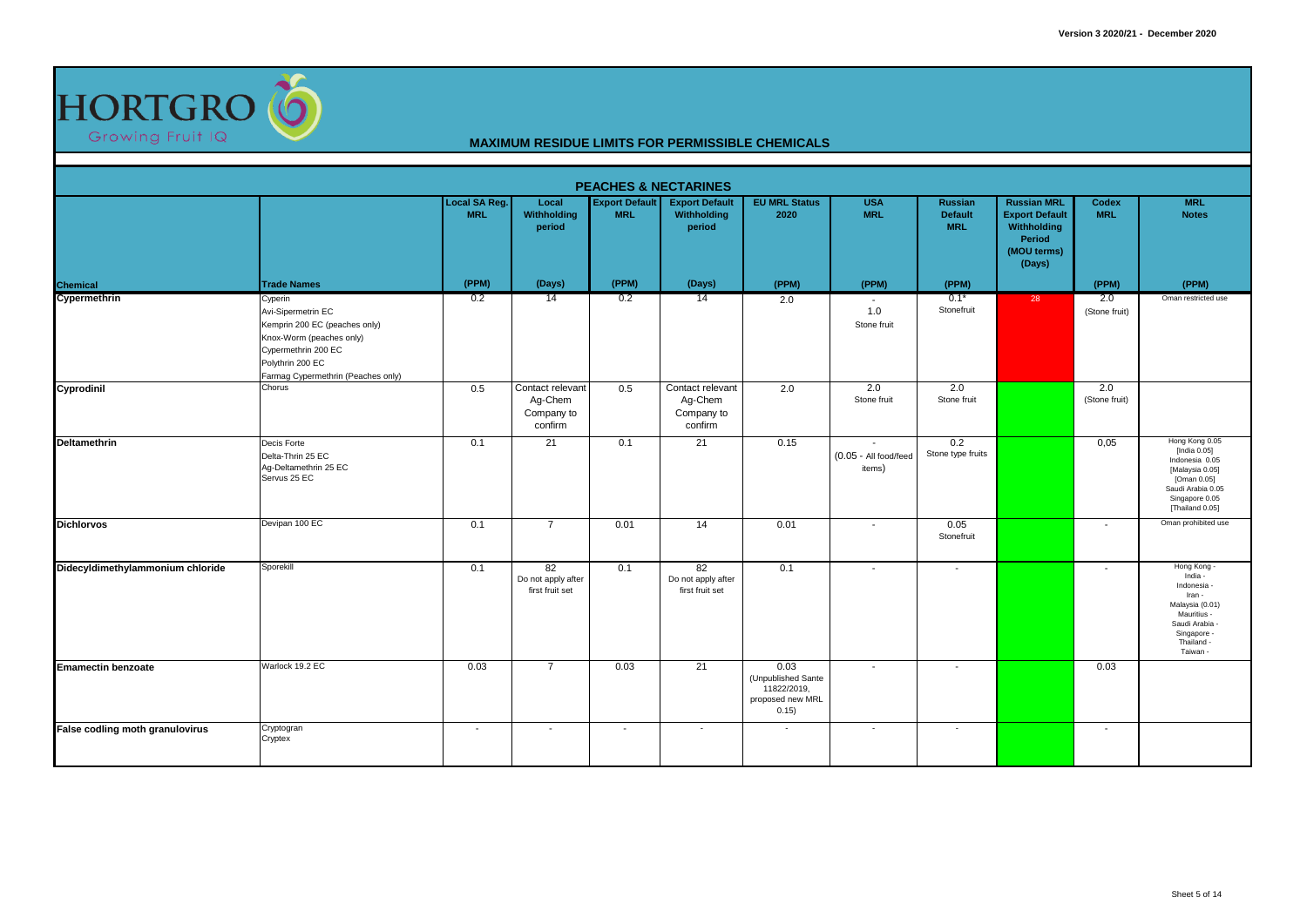

|                         |                                                                                                                          |                             |                                |                                     | <b>PEACHES &amp; NECTARINES</b>                            |                                                                   |                                |                                                        |                                                                                               |                               |                                                                                                                                                                                                                                                                                                                                                                      |
|-------------------------|--------------------------------------------------------------------------------------------------------------------------|-----------------------------|--------------------------------|-------------------------------------|------------------------------------------------------------|-------------------------------------------------------------------|--------------------------------|--------------------------------------------------------|-----------------------------------------------------------------------------------------------|-------------------------------|----------------------------------------------------------------------------------------------------------------------------------------------------------------------------------------------------------------------------------------------------------------------------------------------------------------------------------------------------------------------|
|                         |                                                                                                                          | Local SA Reg.<br><b>MRL</b> | Local<br>Withholding<br>period | <b>Export Default</b><br><b>MRL</b> | <b>Export Default</b><br>Withholding<br>period             | <b>EU MRL Status</b><br>2020                                      | <b>USA</b><br><b>MRL</b>       | <b>Russian</b><br><b>Default</b><br><b>MRL</b>         | <b>Russian MRL</b><br><b>Export Default</b><br>Withholding<br>Period<br>(MOU terms)<br>(Days) | Codex<br><b>MRL</b>           | <b>MRL</b><br><b>Notes</b>                                                                                                                                                                                                                                                                                                                                           |
| <b>Chemical</b>         | <b>Trade Names</b>                                                                                                       | (PPM)                       | (Days)                         | (PPM)                               | (Days)                                                     | (PPM)                                                             | (PPM)                          | (PPM)                                                  |                                                                                               | (PPM)                         | (PPM)                                                                                                                                                                                                                                                                                                                                                                |
| Fenamiphos              | Nemacur 400 EC<br>Fenamiphos 400 EC<br>Bonfire 400 EC<br>Atador                                                          | 0.05                        | 100                            | 0.02                                | 100                                                        | 0.02                                                              |                                |                                                        |                                                                                               |                               | Hong Kong<br>India -<br>Indonesia -<br>Iran -<br>Malaysia (0.01)<br>Mauritius -<br>Oman restricted use<br>Saudi Arabia -<br>Singapore -<br>Switzerland -<br>Thailand -<br>Taiwan 0.01                                                                                                                                                                                |
| Fenbuconazole           | Indar 50 EW                                                                                                              | 1.0                         | $\mathbf{1}$                   | 0.6                                 | $\overline{5}$<br>Max. 4 applications                      | 0.6                                                               | 1.0<br>Stone fruit             | 0.5<br>(Peach)<br>$\tilde{\phantom{a}}$<br>(Nectarine) |                                                                                               | 0.5<br>(Peach)<br>(Nectarine) | Canada 0.5<br>Hong Kong Peach 0.5 Nect. -<br>[India Peach 0.5 Nect. -]<br>Indonesia Peach 0.5 Nect. - ]<br>[Iran Peach 0.5 Nect. -]<br>[Malaysia Peach 0.5 Nect. -]<br>[Mauritius Peach 0.5 Nect. -]<br>[Oman Peach 0.5 Nect. -]<br>Saudi Arabia Peach 0.5 Nect. -<br>[Singapore Peach 0.5 Nect. -]<br>Switzerland 0.5<br>Taiwan 0.5<br>[Thailand Peach 0.5 Nect. -] |
| <b>Fenbutatin Oxide</b> | Fenbutatin Oxide 550<br>Mitrus (peaches only)<br>Crystal 550 SC (Peaches only)<br>Roper 550 SC (Peaches only)<br>Mitador | 2.0                         | 21                             | 0.01                                | Not to be used after<br>blossom                            | 0.01                                                              | 10.0<br>(Peach)<br>Nectarine - | 7.0<br>(Peach)<br>(Nectarine)                          |                                                                                               | 7.0<br>(Peach)<br>(Nectarine) |                                                                                                                                                                                                                                                                                                                                                                      |
| Fenazaquin              | Vanity 200 SC<br>Superior 200 SC                                                                                         | 0.5                         | 42                             | 0.5                                 | 42                                                         | 0.5<br>(Unpublished Sante<br>10706/2020 proposed<br>new MRL 0.01) | $\blacksquare$                 | $\overline{\phantom{a}}$                               |                                                                                               |                               | Canada 0.1<br>Hong Kong -<br>India -<br>Indonesia -<br>Iran-<br>Oman-<br>Malaysia<br>Mauritius<br>Saudi<br>Arabia ·<br>Singapore -<br>Thailand -                                                                                                                                                                                                                     |
| Fenpyroximate           | Lesson 50 EC                                                                                                             | 0.3                         | 21                             | 0.3                                 | 21<br>Contact relevant<br>Ag-chem<br>company to<br>confirm | 0.3                                                               | 2.0<br>Stone fruit             | $\overline{\phantom{a}}$                               |                                                                                               | 0.4<br>Stone fruit            | Hong Kong -<br>Taiwan 0.01                                                                                                                                                                                                                                                                                                                                           |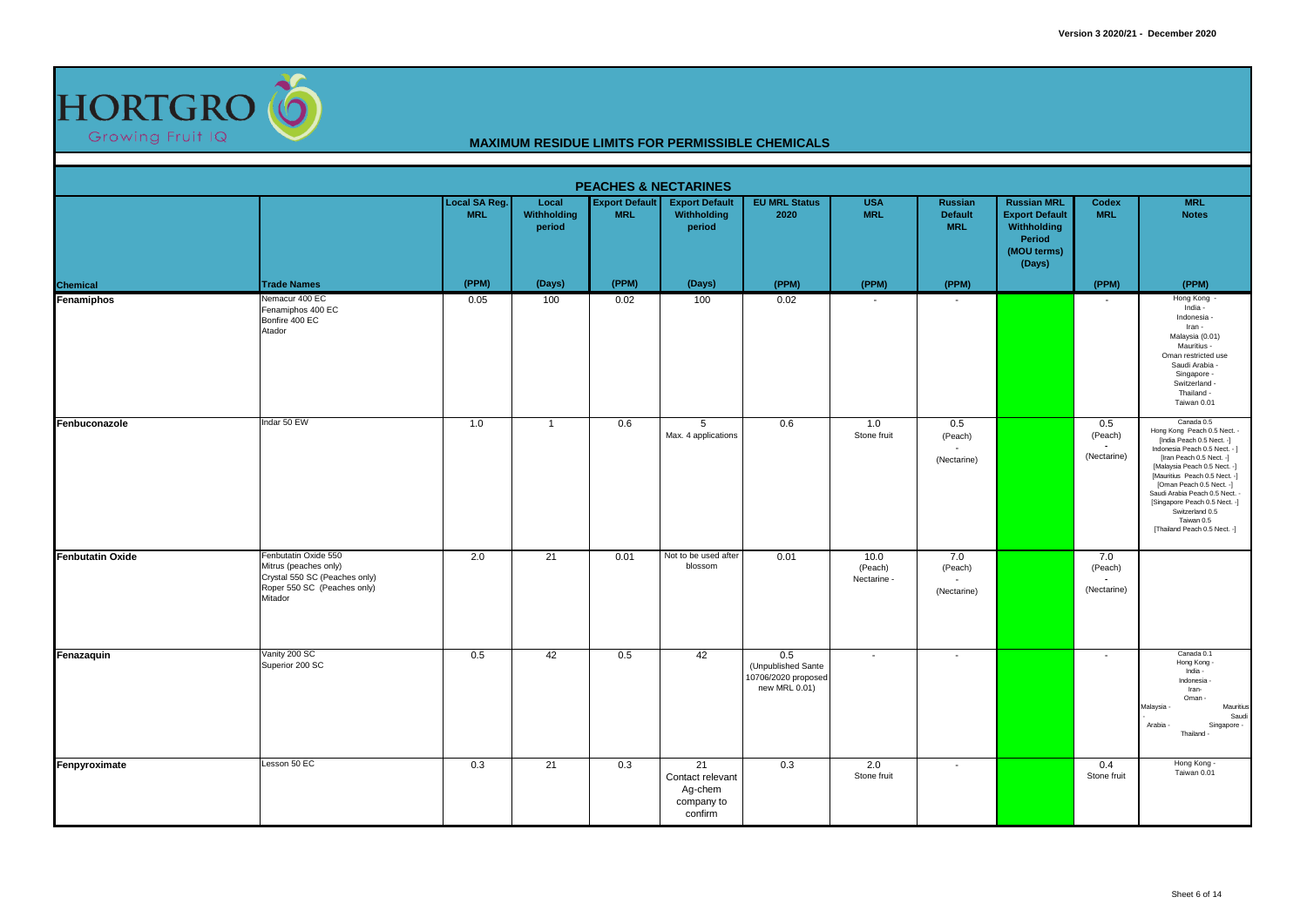

|                                                                                                  |                                                                                                                                                                                                                             |                             |                                |                                     | <b>PEACHES &amp; NECTARINES</b>                     |                                                                                                       |                              |                                                                         |                                                                                               |                          |                            |
|--------------------------------------------------------------------------------------------------|-----------------------------------------------------------------------------------------------------------------------------------------------------------------------------------------------------------------------------|-----------------------------|--------------------------------|-------------------------------------|-----------------------------------------------------|-------------------------------------------------------------------------------------------------------|------------------------------|-------------------------------------------------------------------------|-----------------------------------------------------------------------------------------------|--------------------------|----------------------------|
|                                                                                                  |                                                                                                                                                                                                                             | Local SA Reg.<br><b>MRL</b> | Local<br>Withholding<br>period | <b>Export Default</b><br><b>MRL</b> | <b>Export Default</b><br>Withholding<br>period      | <b>EU MRL Status</b><br>2020                                                                          | <b>USA</b><br><b>MRL</b>     | Russian<br><b>Default</b><br><b>MRL</b>                                 | <b>Russian MRL</b><br><b>Export Default</b><br>Withholding<br>Period<br>(MOU terms)<br>(Days) | Codex<br><b>MRL</b>      | <b>MRL</b><br><b>Notes</b> |
| <b>Chemical</b>                                                                                  | <b>Trade Names</b>                                                                                                                                                                                                          | (PPM)                       | (Days)                         | (PPM)                               | (Days)                                              | (PPM)                                                                                                 | (PPM)                        | (PPM)                                                                   |                                                                                               | (PPM)                    | (PPM)                      |
| Fludioxonil                                                                                      | Scholar<br>Teacher 230 SC                                                                                                                                                                                                   | 5.0                         | -1                             | 5.0                                 | $\mathbf{1}$                                        | 10.0                                                                                                  | 5.0<br>Stone fruit           | 5.0<br>Stone type fruit                                                 | <b>Contact relevant</b><br>Ag-chem<br>company to<br>confirm                                   | 5.0<br>(Stone fruit)     | Hong Kong Nectarine -      |
| Flupyradifurone                                                                                  | Sivanto <sup>®</sup> Prime                                                                                                                                                                                                  | 0.05                        | 35                             | 0.01                                | 35                                                  | 0.01                                                                                                  | 1.5                          | $\sim$                                                                  |                                                                                               | 1,5                      |                            |
| Formetanate                                                                                      | Dicarzol (nectarines only)                                                                                                                                                                                                  | 0.02                        | 100                            | 0.01                                | Before flowering only                               | 0.01                                                                                                  | 0.4<br>(Revocation 31/12/16) | $\sim$                                                                  |                                                                                               | $\overline{\phantom{a}}$ |                            |
| <b>Furfural</b>                                                                                  | <b>Crop Guard</b>                                                                                                                                                                                                           | $\overline{\phantom{a}}$    | $\mathbf 0$                    | $≤0.01$                             | $\overline{0}$                                      | 1.0                                                                                                   | $\overline{\phantom{a}}$     | $\sim$                                                                  |                                                                                               | $\overline{\phantom{a}}$ |                            |
| Gamma-cyhalothrin                                                                                | Vantex 60 CS                                                                                                                                                                                                                | 0.5                         | 14                             | 0.15                                | Contact relevant<br>Agchem<br>company to<br>confirm | 0.15<br>Lambda-cyhalothrin<br>(includes gamma-<br>cyhalothrin) (sum of<br>R,S and S,R isomers)<br>(F) | 0.5<br>Stone fruit           | 0.03<br>Fruits (stone type) Ag-Chem Compar<br>as lambda-<br>cyhalothrin | Contact relevant<br>to confirm                                                                | 0.5<br>as Cyhalothrin    | Oman restricted use        |
| Indoxacarb<br>Note:<br>EU authorisation amendment/ possible<br>related MRL implications pending. | Steward<br>Steward 150 EC<br>Doxstar flo<br>Addition 150 SC<br>Advance 150 SC<br>Margin 300 WDG (Nectarines only)<br>Session 300 WDG (Nectarines only)<br>Indo 300 WDG (Nectarines only)<br>InCide 300 WG<br>Imperio 150 EC | 0.2                         | 28                             | 0.2                                 | 28<br>(Max. 2 applications)                         | 1.0                                                                                                   | 0.9<br>Stone fruit           | $\sim$                                                                  |                                                                                               | 1.0<br>(Stone fruit)     | Canada (0.1)               |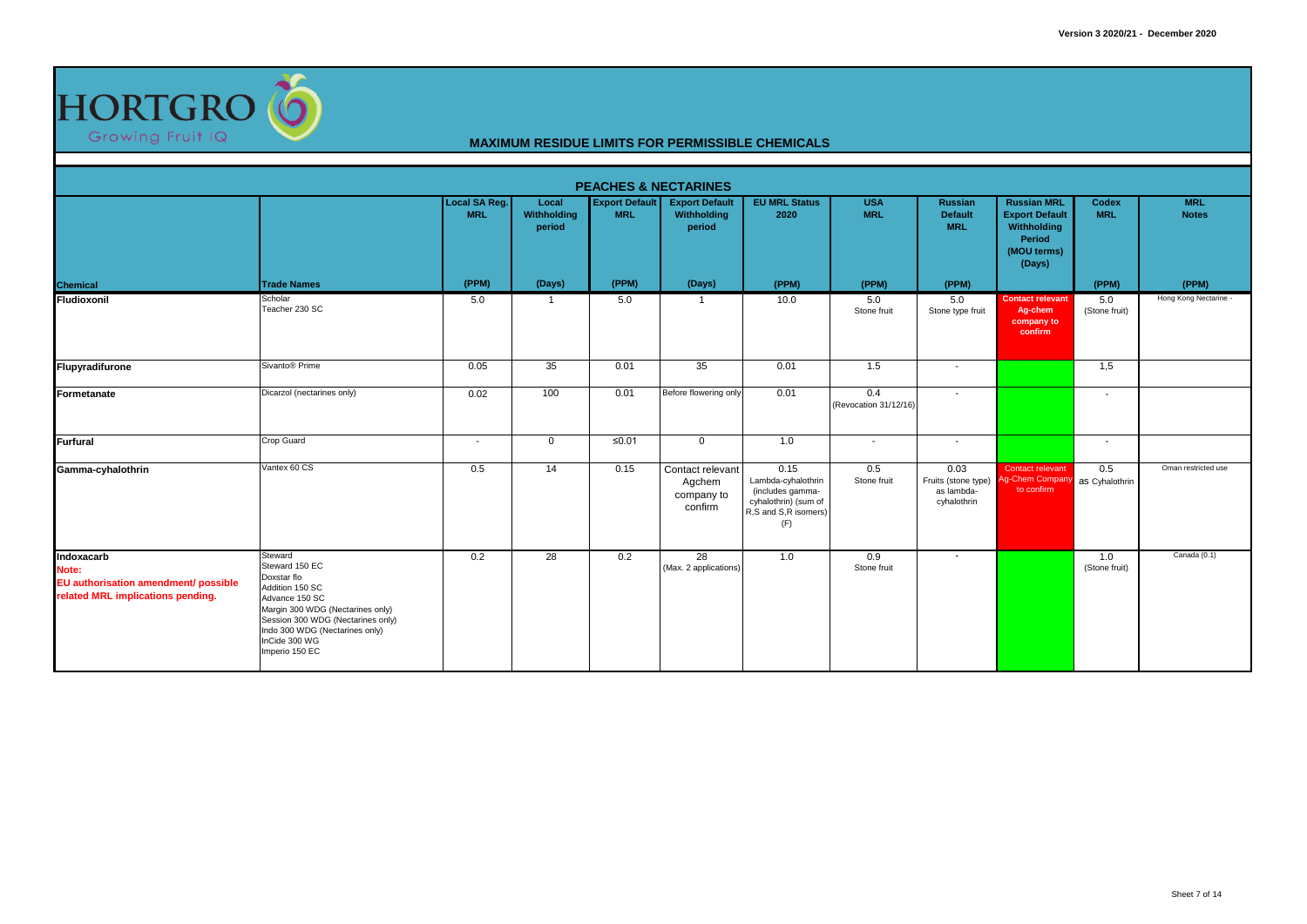

|                                                                                                |                                                                                                                                                                                                                                                                                                                                                                                 |                                    |                                       | <b>PEACHES &amp; NECTARINES</b>     |                                                                                                       |                              |                          |                                                                       |                                                                                               |                                                                 |                                       |
|------------------------------------------------------------------------------------------------|---------------------------------------------------------------------------------------------------------------------------------------------------------------------------------------------------------------------------------------------------------------------------------------------------------------------------------------------------------------------------------|------------------------------------|---------------------------------------|-------------------------------------|-------------------------------------------------------------------------------------------------------|------------------------------|--------------------------|-----------------------------------------------------------------------|-----------------------------------------------------------------------------------------------|-----------------------------------------------------------------|---------------------------------------|
|                                                                                                |                                                                                                                                                                                                                                                                                                                                                                                 | <b>Local SA Reg.</b><br><b>MRL</b> | Local<br><b>Withholding</b><br>period | <b>Export Default</b><br><b>MRL</b> | <b>Export Default</b><br>Withholding<br>period                                                        | <b>EU MRL Status</b><br>2020 | <b>USA</b><br><b>MRL</b> | <b>Russian</b><br><b>Default</b><br><b>MRL</b>                        | <b>Russian MRL</b><br><b>Export Default</b><br>Withholding<br>Period<br>(MOU terms)<br>(Days) | Codex<br><b>MRL</b>                                             | <b>MRL</b><br><b>Notes</b>            |
| <b>Chemical</b>                                                                                | <b>Trade Names</b>                                                                                                                                                                                                                                                                                                                                                              | (PPM)                              | (Days)                                | (PPM)                               | (Days)                                                                                                | (PPM)                        | (PPM)                    | (PPM)                                                                 |                                                                                               | (PPM)                                                           | (PPM)                                 |
| Iprodione                                                                                      | Rovral Flo (Nectarines and canning peaches<br>only)<br>Iprone 500 SC<br>Iprodione 255<br>Iproflo<br>Roflo<br>Rovral Aquaflo (Nectarines only)<br>Pickle 500 SC<br>Taurus 500 SC<br>(Nectarines & fresh peaches only)<br>Iprodione 500 SC<br>(Nectarines & fresh peaches only)                                                                                                   | 5.0                                | 3                                     | 0.01                                | Do not use (if<br>exporting to EU)<br><b>Contact relevant Ag</b><br><b>Chem Company to</b><br>confirm | 0.01                         | 20.0                     | 10.0                                                                  |                                                                                               | 10.0<br>(Peach)<br>(Nectarine)                                  |                                       |
|                                                                                                | Prodione                                                                                                                                                                                                                                                                                                                                                                        | 12.0                               | 5                                     |                                     |                                                                                                       |                              |                          |                                                                       |                                                                                               |                                                                 |                                       |
| Lambda-cyhalothrin                                                                             | Karate EC<br>Karate Zeon<br>Cylam<br>Judo 50 EC<br>Lambda 50 EC<br>Lamdex 5 EC<br>Lambda EC<br>Karate Zeon 10 CS<br>Karis 5 CS                                                                                                                                                                                                                                                  | 0.5                                | 14                                    | 0.15                                | Contact relevant Aq-<br>Chem Company to<br>confirm                                                    | 0.15                         | 0.5<br>Stone fruit       | $0.03*$<br>Stone fruit                                                | Not after flowering                                                                           | 0.5<br>(as Cyhalothrin,<br>including<br>Lambda-<br>cyhalothrin) | Oman restricted use                   |
| Mancozeb<br>Note:<br>EU authorisation amendment/ possible<br>related MRL implications pending. | Dithane 750 WG Neotec<br>Newzeb 800 WP<br>Unizeb 800 WP<br>Mancozeb 800 WP (peaches only)<br>Tridex<br>Penncozeb<br>Mancozeb 800 WP (L9169) (peaches only)<br>Vondozeb<br>Pennfluid 420 SC<br>Ventum 800 WP<br>Villa Unizeb 800 WP<br>Tsumeb<br>Farmag Mancozeb 800 WP (Peaches only)<br>Tozeb Flo<br>Dithane M-45 800 WP NT<br>Dithane M-45 800 WP<br>Tozeb WP<br>Cozeb 800 WP | 3.0                                | 28<br>35<br>14                        | 2.0                                 | Peach - 63<br>Nectarines - 42                                                                         | 2.0                          | $\blacksquare$           | $\overline{\phantom{a}}$<br>7.0<br>Stone type fruits<br>(Dithiocarb.) |                                                                                               | 7.0<br>(Stone fruit)<br>(Dithiocarb.)                           | Canada (0.1)<br>Oman prohibited use   |
| <b>Maneb</b>                                                                                   | Mangle SC (peaches only)<br>Vandal (peaches only)                                                                                                                                                                                                                                                                                                                               | 3.0                                | 14                                    | 2.0                                 | Peach - 63<br>Nectarines - 42                                                                         | 2.0                          | $\overline{\phantom{a}}$ | $\sim$<br>7.0<br>Stone type fruits<br>(Dithiocarb.)                   |                                                                                               | 7.0<br>(Stone fruit)<br>(Dithiocarb.)                           | Canada $(0.1)$<br>Oman prohibited use |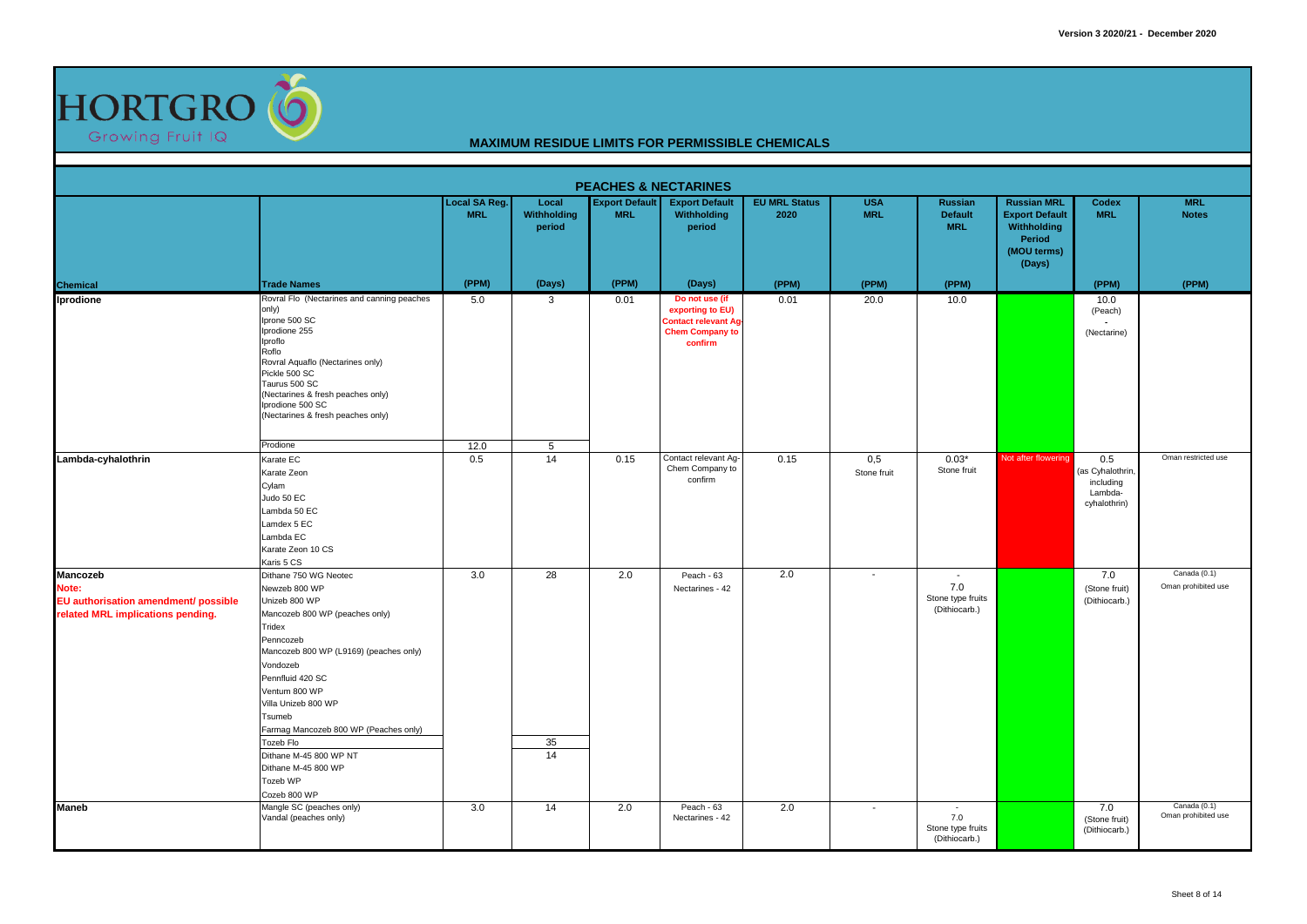

|                                |                                                                                                                                |                             |                                          |                                     | <b>PEACHES &amp; NECTARINES</b>                                                                                                                                                                                                                                  |                                        |                                       |                                         |                                                                                               |                               |                                                                                                                                        |
|--------------------------------|--------------------------------------------------------------------------------------------------------------------------------|-----------------------------|------------------------------------------|-------------------------------------|------------------------------------------------------------------------------------------------------------------------------------------------------------------------------------------------------------------------------------------------------------------|----------------------------------------|---------------------------------------|-----------------------------------------|-----------------------------------------------------------------------------------------------|-------------------------------|----------------------------------------------------------------------------------------------------------------------------------------|
|                                |                                                                                                                                | Local SA Reg.<br><b>MRL</b> | Local<br>Withholding<br>period           | <b>Export Default</b><br><b>MRL</b> | <b>Export Default</b><br>Withholding<br>period                                                                                                                                                                                                                   | <b>EU MRL Status</b><br>2020           | <b>USA</b><br><b>MRL</b>              | Russian<br><b>Default</b><br><b>MRL</b> | <b>Russian MRL</b><br><b>Export Default</b><br>Withholding<br>Period<br>(MOU terms)<br>(Days) | Codex<br><b>MRL</b>           | <b>MRL</b><br><b>Notes</b>                                                                                                             |
| Chemical                       | <b>Trade Names</b>                                                                                                             | (PPM)                       | (Days)                                   | (PPM)                               | (Days)                                                                                                                                                                                                                                                           | (PPM)                                  | (PPM)                                 | (PPM)                                   |                                                                                               | (PPM)                         | (PPM)                                                                                                                                  |
| Mefenoxam (Metalaxyl)          | <b>Ridomil Gold</b>                                                                                                            | 1.0                         | Use on non-<br>bearing trees<br>only     | 0.01                                | Use on non-<br>bearing trees only                                                                                                                                                                                                                                | 0.01<br>(Stone fruit, as<br>Metalaxyl) | 1.0<br>(Stone fruit, as<br>Metalaxyl) |                                         | Contact relevant<br>Ag-Chem Company<br>to confirm                                             |                               |                                                                                                                                        |
| <b>Mercaptothion/Malathion</b> | Datathion<br>Mercaptothion 500 EC<br>Avi-Merkaptotoks WP<br>Avi Guard<br>Fyfanon 440 EW<br>Harrier 500 EC<br>Insecto 500 EC    | 4.0                         | 10 <sup>1</sup>                          | 0.02                                | 28<br>Bait application<br>ONLY<br>A maximum<br>concentration of<br>500ml/ 100l of a<br><b>500EC</b><br>mercaptothion<br>ormulation may be<br>used in protein<br>hydrolysate spray<br>mixture with a<br>maximum spray<br>volume of 50 litres<br>water per hectare | 0.02                                   | 8.0                                   | 0.5<br>Stonefruit                       |                                                                                               |                               | Indonesia -<br>Malaysia (0.01)<br>Mauritius Nect. -<br>Singapore Nect. -<br>Taiwan 0.01<br>Thailand -                                  |
| <b>Methamidophos</b>           | Metamidofos SL<br>Metfos<br>Methamidophos 585 SL<br><b>Bitrad Methamidophos</b><br>Tamron 585 SL<br>Metamidofos (Peaches only) | 1,0                         | $\overline{28}$                          | 0.01                                | Before 30% blossom<br>and the release of<br>bees                                                                                                                                                                                                                 | 0.01                                   | $\sim$                                | $\sim$                                  |                                                                                               | $\overline{\phantom{a}}$      | Iran Banned<br>Oman prohibited use                                                                                                     |
| Methidathion                   | Methidathion 420 EC<br>Suprathion 420 EC                                                                                       | 0.2                         | EC-Dormant<br>application only WP-<br>28 | 0.02                                | EC - Dormant<br>application only WP -<br>Up to 90% petal fall                                                                                                                                                                                                    | 0.02                                   | $\sim$                                | 0.2<br>Stone type fruits                |                                                                                               | 0.2<br>(Nectarine)<br>(Peach) | [India peach - ]<br>Iran Banned<br>[Malaysia peach -]<br>Oman prohibited use<br>Saudi Arabia peach -<br>Taiwan -<br>[Thailand peach -] |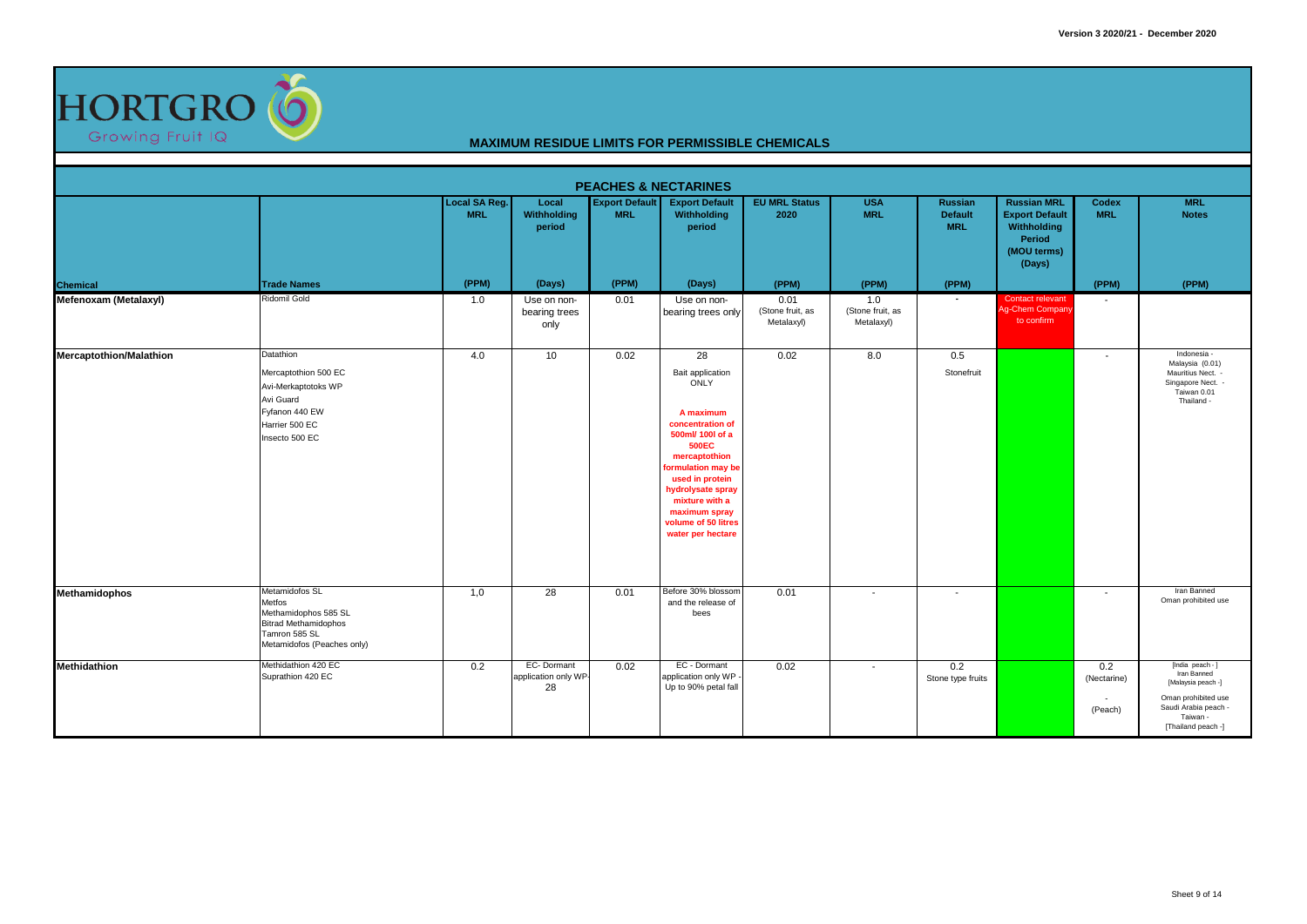

|                    |                                                                                                                                                                                                                                                                                                     |                             |                                       |                                     | <b>PEACHES &amp; NECTARINES</b>                |                              |                          |                                                                       |                                                                                               |                                       |                                                                                                                                               |
|--------------------|-----------------------------------------------------------------------------------------------------------------------------------------------------------------------------------------------------------------------------------------------------------------------------------------------------|-----------------------------|---------------------------------------|-------------------------------------|------------------------------------------------|------------------------------|--------------------------|-----------------------------------------------------------------------|-----------------------------------------------------------------------------------------------|---------------------------------------|-----------------------------------------------------------------------------------------------------------------------------------------------|
|                    |                                                                                                                                                                                                                                                                                                     | Local SA Reg.<br><b>MRL</b> | Local<br><b>Withholding</b><br>period | <b>Export Default</b><br><b>MRL</b> | <b>Export Default</b><br>Withholding<br>period | <b>EU MRL Status</b><br>2020 | <b>USA</b><br><b>MRL</b> | Russian<br><b>Default</b><br><b>MRL</b>                               | <b>Russian MRL</b><br><b>Export Default</b><br>Withholding<br>Period<br>(MOU terms)<br>(Days) | Codex<br><b>MRL</b>                   | <b>MRL</b><br><b>Notes</b>                                                                                                                    |
| Chemical           | <b>Trade Names</b>                                                                                                                                                                                                                                                                                  | (PPM)                       | (Days)                                | (PPM)                               | (Days)                                         | (PPM)                        | (PPM)                    | (PPM)                                                                 |                                                                                               | (PPM)                                 | (PPM)                                                                                                                                         |
| Methomyl           | Kuik 900 SP<br>Methomate 200 SL<br>Methomyl 200 SL<br>Methomyl 90 SP<br>Masta 900 SP (Peaches only)<br>Methomex 90 SP<br>Masta 200 SL<br>Methomyl 900 SP<br><b>KUIK 900 SP</b><br>Farmag Methomyl 90 SP (Peaches only)<br>Methomex 200 SL<br>Spitfire 900 SP<br>Kuik 900 SP<br>Lunge (Peaches only) | 0.2                         | 16                                    | 0.01                                | $\overline{28}$                                | 0.01                         | 5.0                      | 0.2<br>Stone type fruits                                              |                                                                                               | 0.2                                   | Oman restricted use                                                                                                                           |
| Methoxyfenocide    | Marksman 240 SC                                                                                                                                                                                                                                                                                     | 2.0                         | $\overline{7}$                        | 2.0                                 | $\overline{7}$                                 | 2.0                          | 3,0                      | $\sim$                                                                |                                                                                               | 2.0<br>Stone fruit                    |                                                                                                                                               |
| <b>Metiram</b>     |                                                                                                                                                                                                                                                                                                     | 3.0                         | 14                                    | 2.0                                 | Peach - 63<br>Nectarines - 42                  | 2.0                          | $\overline{\phantom{a}}$ | $\overline{\phantom{a}}$<br>7.0<br>Stone type fruits<br>(Dithiocarb.) | Contact relevant<br>Ag-chem company<br>to confirm                                             | 7.0<br>(Stone fruit)<br>(Dithiocarb.) | Canada (0.1)                                                                                                                                  |
| <b>Mineral oil</b> |                                                                                                                                                                                                                                                                                                     | $\overline{\phantom{a}}$    | Dormant<br>application only           | ≤ $0.01$                            | Dormant application<br>only                    | $\sim$                       | $\overline{\phantom{a}}$ | $\overline{\phantom{a}}$                                              |                                                                                               | $\blacksquare$                        |                                                                                                                                               |
| Oxamyl             | Vydate SL                                                                                                                                                                                                                                                                                           | 0.01                        | Early fruit set<br>stage              | $≤0.01$                             | Early fruit set<br>stage                       | 0.01                         | $\overline{\phantom{a}}$ | $\sim$                                                                |                                                                                               | $\overline{\phantom{a}}$              | Oman restricted use                                                                                                                           |
| Paclobutrazol      | Avocet<br>Cultar                                                                                                                                                                                                                                                                                    | 0.05                        | Post harvest,<br>pre leaf drop        | 0.05                                | Post harvest,<br>pre leaf drop                 | 0.15                         | $\sim$                   | $\sim$                                                                |                                                                                               | $\blacksquare$                        | Hong Kong -<br>India -<br>Indonesia -<br>Iran -<br>Malaysia (0.01)<br>Mauritius -<br>Saudi Arabia<br>Singapore -<br>Thailand -<br>Taiwan 0.01 |
| Pirimicarb         | Aphox<br>Apex 500 WDG (Peaches only)<br>Piritek<br>Unipex 500 WDG                                                                                                                                                                                                                                   | 3.0                         | 21                                    | 1.5                                 | 21                                             | 1.5                          | $\sim$                   | 5.0<br>Stone type fruits                                              |                                                                                               | 3.0<br>(Stone fruit)                  | Mauritius 0.5<br>Singapore 0.5<br>Switzerland 1.3                                                                                             |
| Prochloraz         | Octave<br>Chronos 450 SC                                                                                                                                                                                                                                                                            | $\sim$                      | <b>FST</b>                            | $≤ 0.01$                            | Do not apply after<br>blossom                  | 0.03                         | $\sim$                   | $\sim$                                                                |                                                                                               | $\sim$                                | Indonesia -                                                                                                                                   |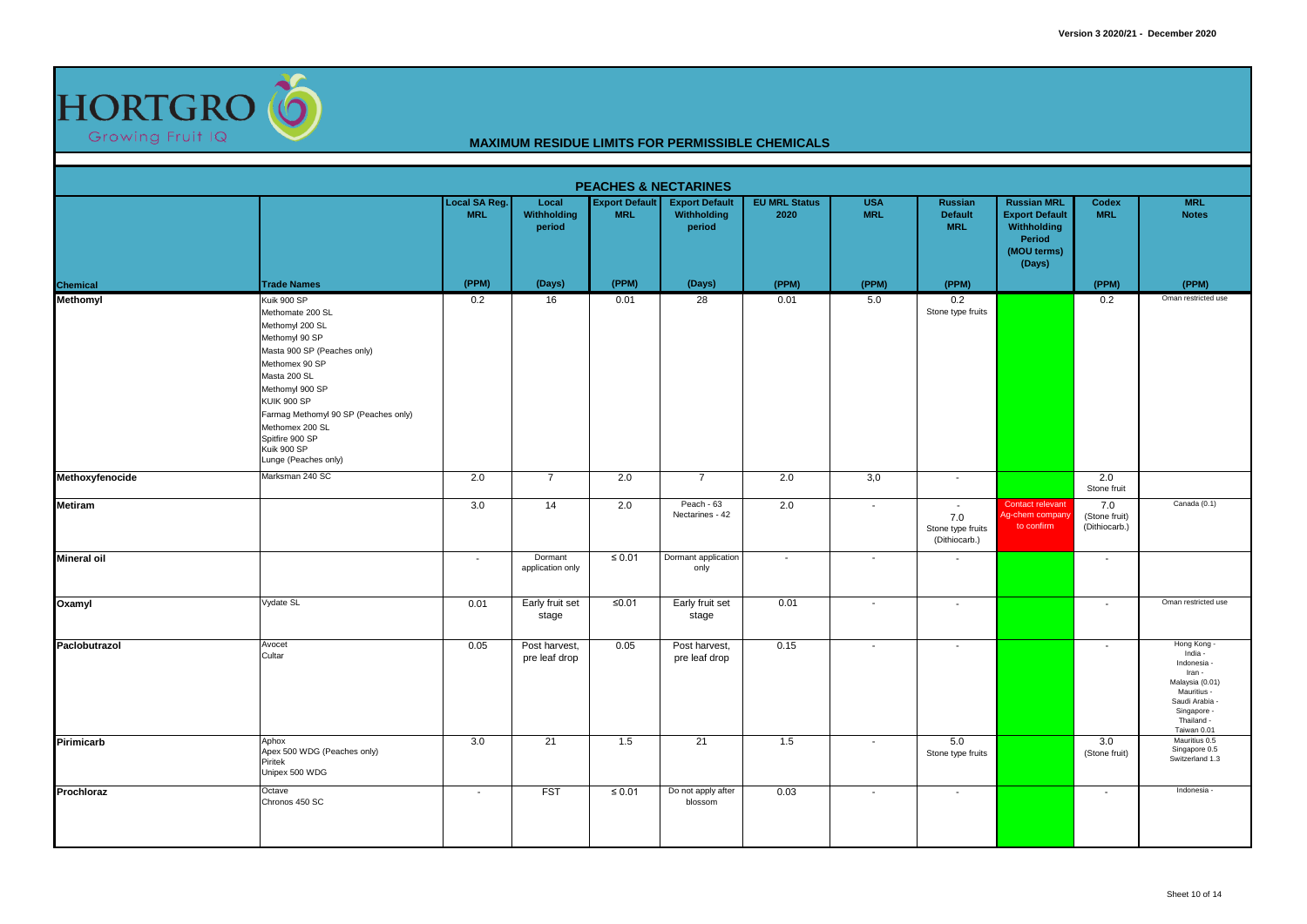

| <b>PEACHES &amp; NECTARINES</b> |                                                                                                                                                       |                                    |                                |                                     |                                                |                                                                   |                          |                                                |                                                                                               |                               |                                                                                                                                                                                               |  |  |  |
|---------------------------------|-------------------------------------------------------------------------------------------------------------------------------------------------------|------------------------------------|--------------------------------|-------------------------------------|------------------------------------------------|-------------------------------------------------------------------|--------------------------|------------------------------------------------|-----------------------------------------------------------------------------------------------|-------------------------------|-----------------------------------------------------------------------------------------------------------------------------------------------------------------------------------------------|--|--|--|
|                                 |                                                                                                                                                       | <b>Local SA Reg.</b><br><b>MRL</b> | Local<br>Withholding<br>period | <b>Export Default</b><br><b>MRL</b> | <b>Export Default</b><br>Withholding<br>period | <b>EU MRL Status</b><br>2020                                      | <b>USA</b><br><b>MRL</b> | <b>Russian</b><br><b>Default</b><br><b>MRL</b> | <b>Russian MRL</b><br><b>Export Default</b><br>Withholding<br>Period<br>(MOU terms)<br>(Days) | Codex<br><b>MRL</b>           | <b>MRL</b><br><b>Notes</b>                                                                                                                                                                    |  |  |  |
| Chemical                        | <b>Trade Names</b>                                                                                                                                    | (PPM)                              | (Days)                         | (PPM)                               | (Days)                                         | (PPM)                                                             | (PPM)                    | (PPM)                                          |                                                                                               | (PPM)                         | (PPM)                                                                                                                                                                                         |  |  |  |
| Propargite                      | Omite 30 WSB* (Yellow cling peaches only)*                                                                                                            | 2.0                                | 21                             | 0.01                                | Do not apply after<br>100% petal drop          | 0.01                                                              | Peach -<br>Nectarine 4.0 | 4.0<br>Stone type fruits                       |                                                                                               | 4.0<br>(Stone fruit)          | Oman prohibited use                                                                                                                                                                           |  |  |  |
| Propiconazole                   | Tilt<br>Propizole 250 EC<br>Propiconazole 250 EC<br>Bumper 250 EC<br>Propimax<br>Admiral 250 EC (Peaches only)<br>Propicon 250 EC<br>Principle 250 EC | 0.2                                | 10 <sup>°</sup>                | 0.2                                 | 10                                             | 5.0<br>(Unpublished Sante<br>10482/2020 proposed<br>new MRL 0.01) | 4.0                      | $\sim$                                         |                                                                                               | 5.0<br>(Peach)<br>(Nectarine) | Iran Banned<br>India Nect -<br>Indonesia Nect. -<br>Malaysia Nect. (0.01)<br>Mauritius Nect. -<br>Singapore Nect. -<br>Thailand Nect. -                                                       |  |  |  |
| Prothiofos                      | Tokuthion <sup>®</sup> 960 EC                                                                                                                         | 0.05                               | <b>FST</b>                     | $\leq 0.01$                         | Dormant application<br>only                    | 0.01                                                              | $\sim$                   | $\sim$                                         |                                                                                               |                               |                                                                                                                                                                                               |  |  |  |
| Pyrimethanil                    | Pyrimet 400 SC<br>Source 400 SC<br>Support 400 SC<br>Botrynil<br>Protector 400 SC                                                                     | 5.0                                | 3<br>$\mathbf{1}$              | 5.0                                 | 3<br>-1                                        | 10.0                                                              | 10.0<br>Stone fruit      | 4.0<br>Stone type fruits                       |                                                                                               | 4.0                           | Hong Kong 4.0<br>[India 4.0]<br>[Indonesia 4.0]<br>$[$ Iran 4.0 $]$<br>[Malaysia 4.0]<br>[Mauritius 4.0]<br>[Oman 4.0]<br>Saudi Arabia 4.0<br>[Singapore 4.0]<br>[Thailand 4.0]<br>Taiwan 4.0 |  |  |  |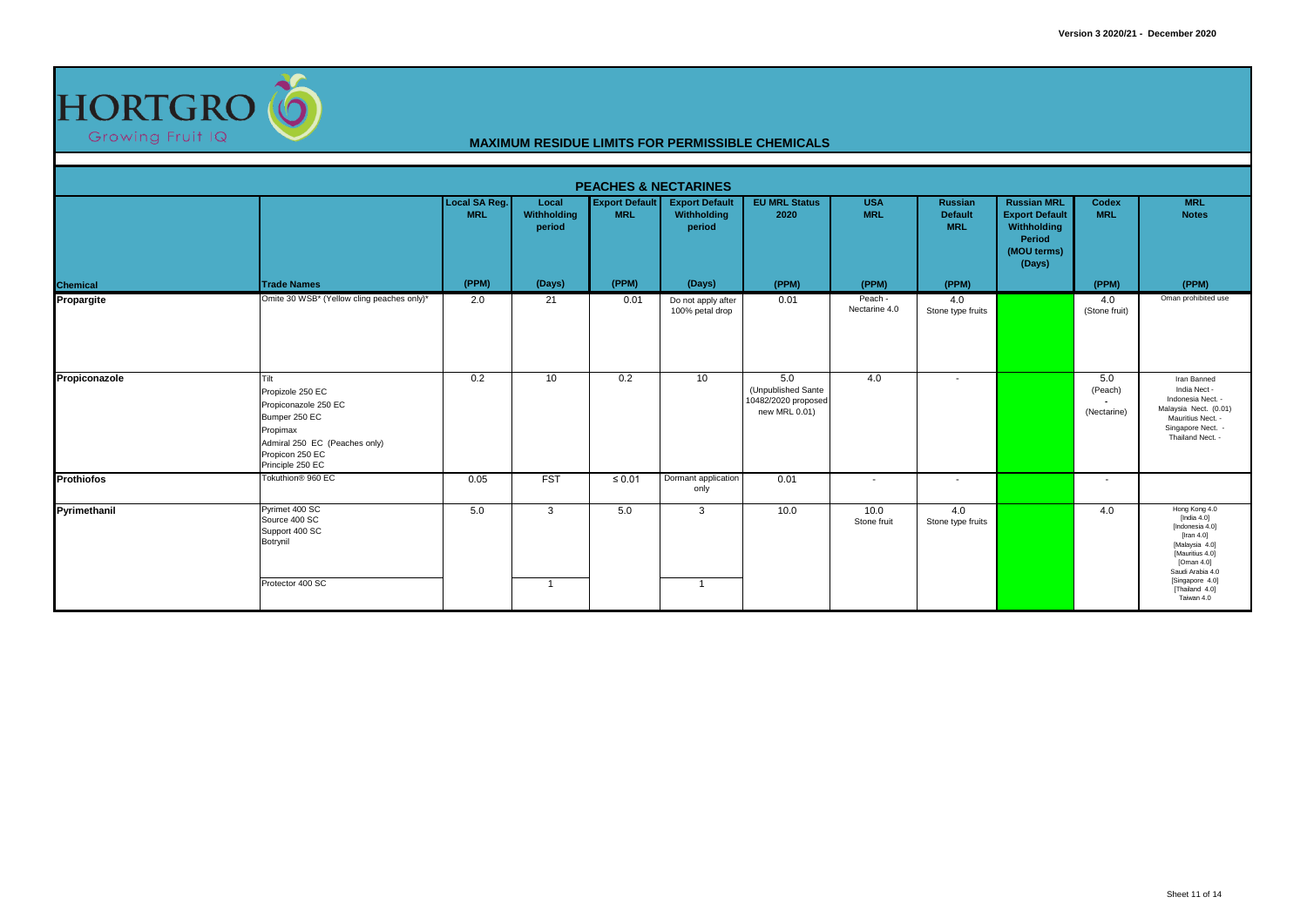

|                    |                                                           |                                        |                                                                  |                                          | <b>PEACHES &amp; NECTARINES</b>                                                                          |                                                                    |                          |                                         |                                                                                               |                          |                                                                                                                                                                                                                              |
|--------------------|-----------------------------------------------------------|----------------------------------------|------------------------------------------------------------------|------------------------------------------|----------------------------------------------------------------------------------------------------------|--------------------------------------------------------------------|--------------------------|-----------------------------------------|-----------------------------------------------------------------------------------------------|--------------------------|------------------------------------------------------------------------------------------------------------------------------------------------------------------------------------------------------------------------------|
|                    |                                                           | Local SA Reg.<br><b>MRL</b>            | Local<br>Withholding<br>period                                   | <b>Export Default</b><br><b>MRL</b>      | <b>Export Default</b><br>Withholding<br>period                                                           | <b>EU MRL Status</b><br>2020                                       | <b>USA</b><br><b>MRL</b> | Russian<br><b>Default</b><br><b>MRL</b> | <b>Russian MRL</b><br><b>Export Default</b><br>Withholding<br>Period<br>(MOU terms)<br>(Days) | Codex<br><b>MRL</b>      | <b>MRL</b><br><b>Notes</b>                                                                                                                                                                                                   |
| Chemical           | <b>Trade Names</b>                                        | (PPM)                                  | (Days)                                                           | (PPM)                                    | (Days)                                                                                                   | (PPM)                                                              | (PPM)                    | (PPM)                                   |                                                                                               | (PPM)                    | (PPM)                                                                                                                                                                                                                        |
| Pyrimethanil<br>l+ | Tutor 500 SC                                              | 5.0                                    | -1                                                               | 5.0                                      | $\overline{1}$                                                                                           | 10.0                                                               | 10.0<br>Stone fruit      | 4.0<br>Stone type fruits                |                                                                                               | 4.0                      | Hong Kong 4.0<br>[India $4.0$ ]<br>[Indonesia 4.0]<br>[Iran $4.0$ ]<br>[Malaysia 4.0]<br>[Mauritius 4.0]<br>[Oman $4.0$ ]<br>Saudi Arabia 4.0<br>[Singapore 4.0]<br>[Thailand 4.0]<br>Taiwan 4.0                             |
| Fludioxonil        |                                                           | 5.0                                    |                                                                  | 5.0                                      |                                                                                                          | 10.0                                                               | 5.0<br>Stone fruit       | 5.0<br>Stone type fruits                |                                                                                               | 5.0<br>(Stone fruit)     | Hong Kong Nectarine                                                                                                                                                                                                          |
| Pymetrozine        | Chess<br>Trivia 500 WDG                                   | 0.05                                   | 28                                                               | 0.03                                     | 28                                                                                                       | 0.03<br>(Unpublished Sante<br>10482/2020 proposed<br>new MRL 0.02) | $\overline{\phantom{a}}$ | $\sim$                                  |                                                                                               |                          | Hong Kong -<br>India -<br>Indonesia -<br>Malaysia (0.01)<br>Mauritius -<br>Saudi Arabia<br>Singapore -<br>Thialand -<br>Taiwan 0.01                                                                                          |
| Soyabean oil       | <b>MProve Oil</b>                                         | $\sim$                                 | Dormant<br>application only                                      | $\overline{\phantom{a}}$                 | Dormant<br>application only                                                                              | 0.01                                                               | Exp.                     | $\sim$                                  |                                                                                               | $\overline{\phantom{a}}$ |                                                                                                                                                                                                                              |
| Spinetoram         | Delegate 250 WG                                           | 0.1                                    | $\overline{7}$                                                   | 0.1                                      | $\overline{7}$                                                                                           | 0.3                                                                | 0.3<br>Stone fruit       | $\overline{\phantom{a}}$                |                                                                                               | 0,3                      | Hong Kong -                                                                                                                                                                                                                  |
| Spinosad           | Tracer 480 SC<br>Entrust Naturalyte 800 WP<br>GF - 120 NF | 0.5<br>(Nectarines)<br>0.05<br>(Peach) | $\overline{7}$<br>(Nectarines)<br>21<br>(Peaches)<br>$\mathsf 0$ | 0.5<br>(Nectarines)<br>0.05<br>(Peaches) | $\overline{7}$<br>(Nectarines)<br>21<br>(Peaches)<br>Max. 4 applications<br>$\mathbf 0$<br>Multiple bait | 0.6                                                                | 0.2<br>Stone fruit       | 0.2<br>Stone type fruits                | 21                                                                                            | 0.2<br>(Stone fruit)     | Canada Nect. (0.1)<br>[Indonesia Nect.0.2]<br>[Iran Nect. 0.2]<br>[Malaysia Nect.0.2]<br>[Mauritius Nect.0.2]<br>[Oman Nect. 0.2]<br>Saudi Arabia Nect. 0.2<br>[Singapore Nect.0.2]<br>[Thailand Nect.0.2]<br>Taiwan Nect. - |
|                    |                                                           |                                        |                                                                  |                                          | applications                                                                                             |                                                                    |                          |                                         |                                                                                               |                          |                                                                                                                                                                                                                              |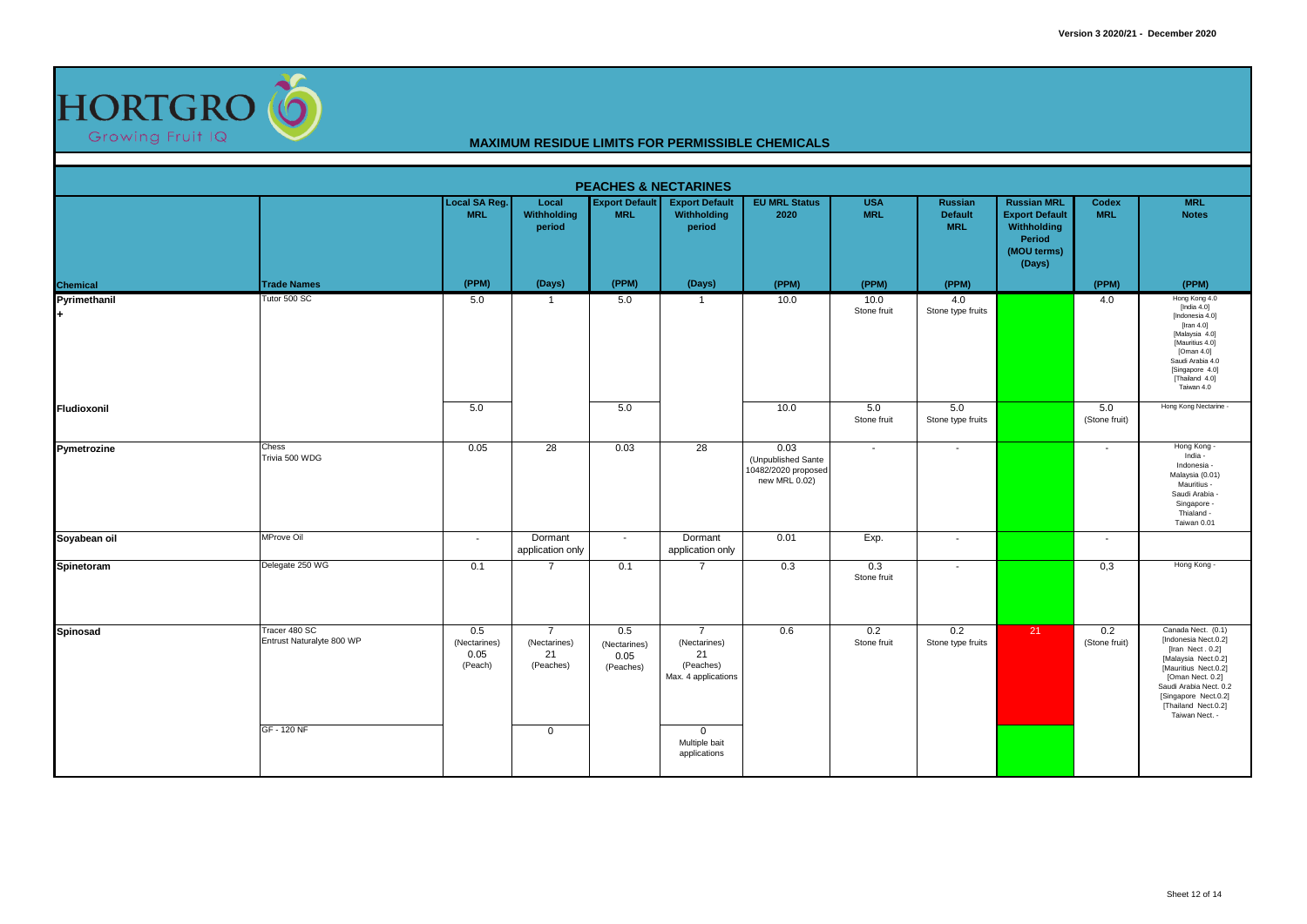

| <b>PEACHES &amp; NECTARINES</b> |                                                                                                                                                                                                                                                                            |                                        |                                |                                          |                                                |                              |                          |                                         |                                                                                               |                                                             |                                                                                                                                                                                                                              |
|---------------------------------|----------------------------------------------------------------------------------------------------------------------------------------------------------------------------------------------------------------------------------------------------------------------------|----------------------------------------|--------------------------------|------------------------------------------|------------------------------------------------|------------------------------|--------------------------|-----------------------------------------|-----------------------------------------------------------------------------------------------|-------------------------------------------------------------|------------------------------------------------------------------------------------------------------------------------------------------------------------------------------------------------------------------------------|
|                                 |                                                                                                                                                                                                                                                                            | <b>Local SA Reg.</b><br><b>MRL</b>     | Local<br>Withholding<br>period | <b>Export Default</b><br><b>MRL</b>      | <b>Export Default</b><br>Withholding<br>period | <b>EU MRL Status</b><br>2020 | <b>USA</b><br><b>MRL</b> | Russian<br><b>Default</b><br><b>MRL</b> | <b>Russian MRL</b><br><b>Export Default</b><br>Withholding<br>Period<br>(MOU terms)<br>(Days) | Codex<br><b>MRL</b>                                         | <b>MRL</b><br><b>Notes</b>                                                                                                                                                                                                   |
| Chemical                        | <b>Trade Names</b>                                                                                                                                                                                                                                                         | (PPM)                                  | (Days)                         | (PPM)                                    | (Days)                                         | (PPM)                        | (PPM)                    | (PPM)                                   |                                                                                               | (PPM)                                                       | (PPM)                                                                                                                                                                                                                        |
| Spinosad<br>l+                  | STATIC Spinosad ME                                                                                                                                                                                                                                                         | 0.5<br>(Nectarines)<br>0.05<br>(Peach) | $\mathbf{1}$                   | 0.5<br>(Nectarines)<br>0.05<br>(Peaches) | $\overline{1}$                                 | 0.6                          | 0.2<br>Stone fruit       | 0.2<br>Stone type fruits                |                                                                                               | 0.2<br>Stone fruit                                          | Canada Nect. (0.1)<br>[Indonesia Nect.0.2]<br>[Iran Nect. 0.2]<br>[Malaysia Nect.0.2]<br>[Mauritius Nect.0.2]<br>[Oman Nect. 0.2]<br>Saudi Arabia Nect. 0.2<br>[Singapore Nect.0.2]<br>[Thailand Nect.0.2]<br>Taiwan Nect. - |
| Methyl eugenol                  |                                                                                                                                                                                                                                                                            | $\sim$                                 |                                | $\overline{\phantom{a}}$                 |                                                | No MRL required              | Exp.                     | $\sim$                                  |                                                                                               | $\overline{\phantom{a}}$                                    |                                                                                                                                                                                                                              |
| Spirotetramat                   | Movento                                                                                                                                                                                                                                                                    | 3.0                                    | 14                             | 3.0                                      | 14                                             | 3.0                          | 4.5<br>Stone fruit       | 3.0<br>Stone type fruit                 |                                                                                               | 3.0<br>Stone fruit                                          |                                                                                                                                                                                                                              |
| Sulfoxaflor                     | Closer 240 SC                                                                                                                                                                                                                                                              | 0.04                                   | 14                             | 0.04                                     | 14                                             | 0.5                          | 3.0<br>Stone fruit       | $\sim$                                  |                                                                                               | 0.4<br>(Peaches<br>Including<br>Nectarines and<br>Apricots) | Hong Kong -<br>Taiwan Nect -                                                                                                                                                                                                 |
| <b>Sulphur</b>                  | Kumulus 800 WG<br>Thiovit Jet<br>Flowable Sulphur<br><b>Dusting Sulphur</b><br>Cosavet<br>Striker<br>Striker SC<br>Ciplapol S 320 (peaches only)<br>Sulfostar (peaches only)<br><b>Microthiol Special</b><br>SulfoPlus<br>Sulfomaxx<br>Sulgrain 800 WDG<br><b>Tosul WG</b> | 50.0                                   | $\mathbf{0}$                   | 50.0                                     | $\overline{0}$                                 | No MRL required              | Exp.                     | $\overline{\phantom{a}}$                |                                                                                               | $\overline{\phantom{a}}$                                    | Hong Kong Exp.<br>Indonesia -<br>Iran -<br>Malaysia Exp.<br>Mauritius -<br>Singapore -<br>Thailand -<br>Taiwan Exp.                                                                                                          |